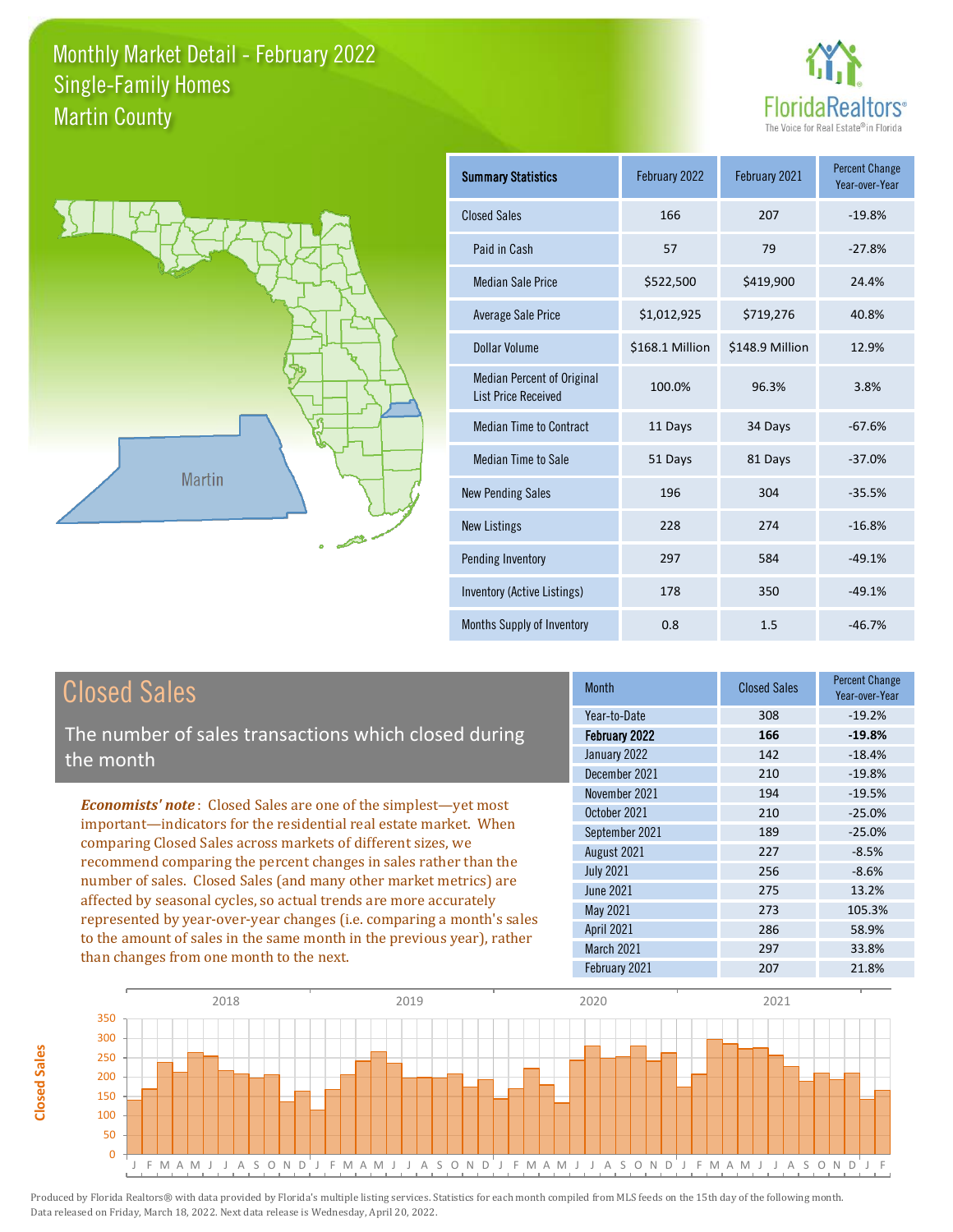

| <b>Cash Sales</b>                                                              | <b>Month</b>         | <b>Cash Sales</b> | <b>Percent Change</b><br>Year-over-Year |
|--------------------------------------------------------------------------------|----------------------|-------------------|-----------------------------------------|
|                                                                                | Year-to-Date         | 134               | $-11.8%$                                |
| The number of Closed Sales during the month in which                           | <b>February 2022</b> | 57                | $-27.8%$                                |
| buyers exclusively paid in cash                                                | January 2022         | 77                | 5.5%                                    |
|                                                                                | December 2021        | 83                | $-5.7%$                                 |
|                                                                                | November 2021        | 89                | $-3.3%$                                 |
|                                                                                | October 2021         | 91                | $-15.0%$                                |
| <b>Economists' note:</b> Cash Sales can be a useful indicator of the extent to | September 2021       | 71                | 10.9%                                   |
| which investors are participating in the market. Why? Investors are            | August 2021          | 113               | 41.3%                                   |
| far more likely to have the funds to purchase a home available up front,       | <b>July 2021</b>     | 98                | 21.0%                                   |
| whereas the typical homebuyer requires a mortgage or some other                | June 2021            | 118               | 38.8%                                   |
| form of financing. There are, of course, many possible exceptions, so          | May 2021             | 127               | 217.5%                                  |
| this statistic should be interpreted with care.                                | <b>April 2021</b>    | 124               | 121.4%                                  |
|                                                                                | March 2021           | 144               | 39.8%                                   |



#### Cash Sales as a Percentage of Closed Sales

The percentage of Closed Sales during the month which were Cash Sales

*Economists' note* : This statistic is simply another way of viewing Cash Sales. The remaining percentages of Closed Sales (i.e. those not paid fully in cash) each month involved some sort of financing, such as mortgages, owner/seller financing, assumed loans, etc.

| <b>Month</b>      | <b>Percent of Closed</b><br>Sales Paid in Cash | <b>Percent Change</b><br>Year-over-Year |
|-------------------|------------------------------------------------|-----------------------------------------|
| Year-to-Date      | 43.5%                                          | 9.0%                                    |
| February 2022     | 34.3%                                          | $-10.2%$                                |
| January 2022      | 54.2%                                          | 29.0%                                   |
| December 2021     | 39.5%                                          | 17.6%                                   |
| November 2021     | 45.9%                                          | 20.2%                                   |
| October 2021      | 43.3%                                          | 13.4%                                   |
| September 2021    | 37.6%                                          | 48.0%                                   |
| August 2021       | 49.8%                                          | 54.2%                                   |
| <b>July 2021</b>  | 38.3%                                          | 32.5%                                   |
| <b>June 2021</b>  | 42.9%                                          | 22.6%                                   |
| <b>May 2021</b>   | 46.5%                                          | 54.5%                                   |
| <b>April 2021</b> | 43.4%                                          | 39.5%                                   |
| March 2021        | 48.5%                                          | 4.5%                                    |
| February 2021     | 38.2%                                          | $-8.6%$                                 |

February 2021 79 79 11.3%

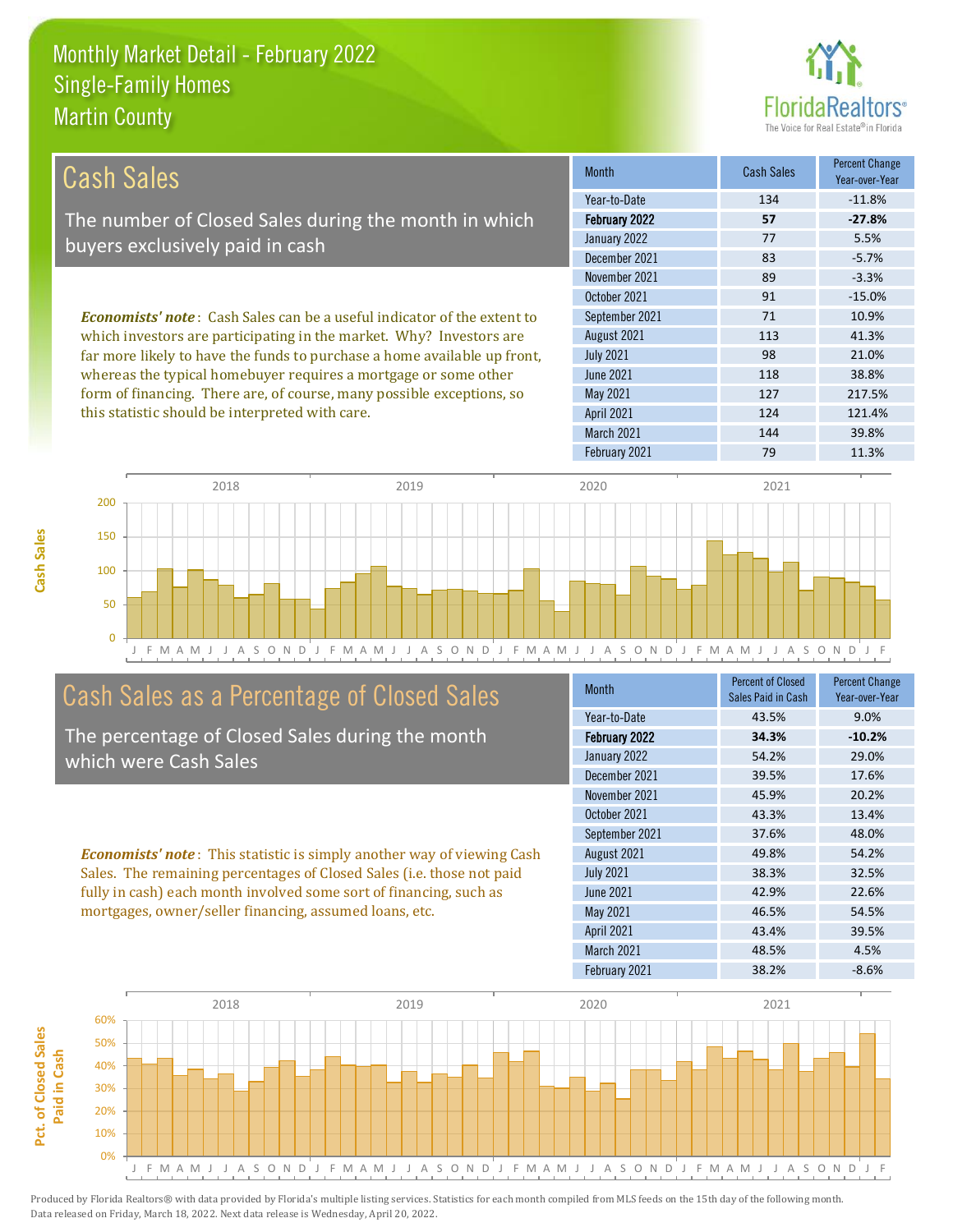

| <b>Median Sale Price</b>                                                  | <b>Month</b>         | <b>Median Sale Price</b> | <b>Percent Change</b><br>Year-over-Year |
|---------------------------------------------------------------------------|----------------------|--------------------------|-----------------------------------------|
|                                                                           | Year-to-Date         | \$520,000                | 22.4%                                   |
| The median sale price reported for the month (i.e. 50%                    | <b>February 2022</b> | \$522,500                | 24.4%                                   |
| of sales were above and 50% of sales were below)                          | January 2022         | \$523,175                | 16.3%                                   |
|                                                                           | December 2021        | \$569,500                | 42.4%                                   |
|                                                                           | November 2021        | \$549,500                | 28.0%                                   |
| <b>Economists' note:</b> Median Sale Price is our preferred summary       | October 2021         | \$495,000                | 19.2%                                   |
| statistic for price activity because, unlike Average Sale Price, Median   | September 2021       | \$455,000                | 12.2%                                   |
| Sale Price is not sensitive to high sale prices for small numbers of      | August 2021          | \$495,000                | 16.5%                                   |
| homes that may not be characteristic of the market area. Keep in mind     | <b>July 2021</b>     | \$475,500                | 16.7%                                   |
| that median price trends over time are not always solely caused by        | <b>June 2021</b>     | \$490,000                | 19.5%                                   |
| changes in the general value of local real estate. Median sale price only | May 2021             | \$469,900                | 28.7%                                   |
| reflects the values of the homes that sold each month, and the mix of     | <b>April 2021</b>    | \$490,000                | 39.2%                                   |
| the types of homes that sell can change over time.                        | March 2021           | \$489,000                | 30.4%                                   |
|                                                                           | February 2021        | \$419,900                | 12.9%                                   |



#### Average Sale Price

The average sale price reported for the month (i.e. total sales in dollars divided by the number of sales)

*Economists' note* : Usually, we prefer Median Sale Price over Average Sale Price as a summary statistic for home prices. However, Average Sale Price does have its uses—particularly when it is analyzed alongside the Median Sale Price. For one, the relative difference between the two statistics can provide some insight into the market for higher-end homes in an area.

| <b>Month</b>      | <b>Average Sale Price</b> | <b>Percent Change</b><br>Year-over-Year |
|-------------------|---------------------------|-----------------------------------------|
| Year-to-Date      | \$1,022,670               | 41.4%                                   |
| February 2022     | \$1,012,925               | 40.8%                                   |
| January 2022      | \$1,034,061               | 42.1%                                   |
| December 2021     | \$960,747                 | 54.1%                                   |
| November 2021     | \$709,734                 | 10.0%                                   |
| October 2021      | \$713,767                 | 14.4%                                   |
| September 2021    | \$641,592                 | 21.9%                                   |
| August 2021       | \$852,768                 | 29.3%                                   |
| <b>July 2021</b>  | \$679,242                 | 7.1%                                    |
| <b>June 2021</b>  | \$790,716                 | 10.3%                                   |
| May 2021          | \$962,045                 | 84.7%                                   |
| <b>April 2021</b> | \$1,035,304               | 100.8%                                  |
| March 2021        | \$843,207                 | 70.8%                                   |
| February 2021     | \$719,276                 | 14.4%                                   |



**Average Sale Price Average Sale Price**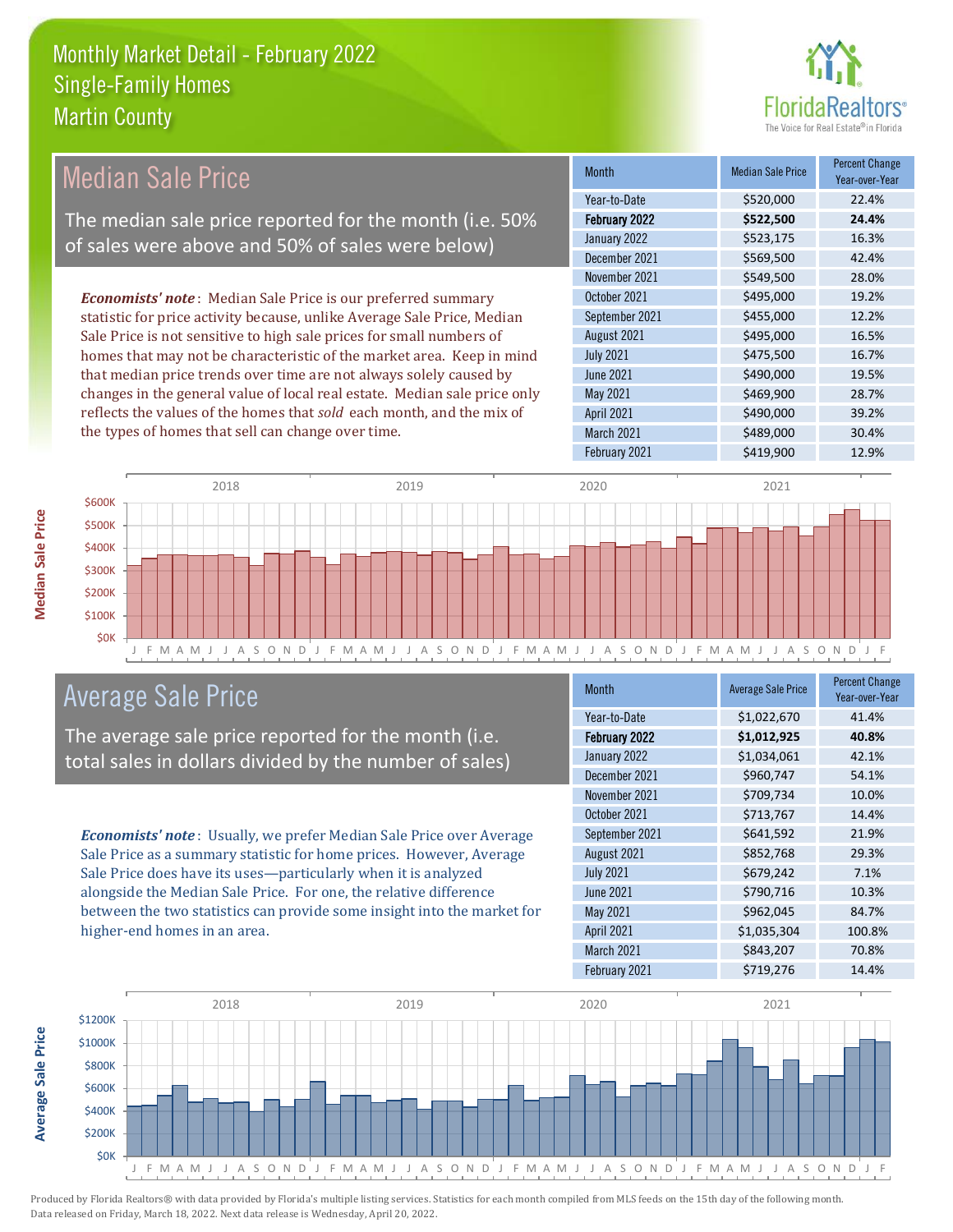of Dollar Volume (i.e. sales and prices) individually.



| Dollar Volume                                                                   | <b>Month</b>      | <b>Dollar Volume</b> | <b>Percent Change</b><br>Year-over-Year |
|---------------------------------------------------------------------------------|-------------------|----------------------|-----------------------------------------|
|                                                                                 | Year-to-Date      | \$315.0 Million      | 14.3%                                   |
| The sum of the sale prices for all sales which closed                           | February 2022     | \$168.1 Million      | 12.9%                                   |
| during the month                                                                | January 2022      | \$146.8 Million      | 16.0%                                   |
|                                                                                 | December 2021     | \$201.8 Million      | 23.5%                                   |
|                                                                                 | November 2021     | \$137.7 Million      | $-11.5%$                                |
| <b>Economists' note</b> : Dollar Volume is simply the sum of all sale prices in | October 2021      | \$149.9 Million      | $-14.2%$                                |
| a given time period, and can quickly be calculated by multiplying               | September 2021    | \$121.3 Million      | $-8.6%$                                 |
| Closed Sales by Average Sale Price. It is a strong indicator of the health      | August 2021       | \$193.6 Million      | 18.4%                                   |
| of the real estate industry in a market, and is of particular interest to       | <b>July 2021</b>  | \$173.9 Million      | $-2.1%$                                 |
| real estate professionals, investors, analysts, and government agencies.        | <b>June 2021</b>  | \$217.4 Million      | 24.9%                                   |
| Potential home sellers and home buyers, on the other hand, will likely          | May 2021          | \$262.6 Million      | 279.2%                                  |
| be better served by paying attention to trends in the two components            | <b>April 2021</b> | \$296.1 Million      | 219.0%                                  |

J F M A M J J A S O N D J F M A M J J A S O N D J F M A M J J A S O N D J F M A M J J A S O N D J F 2018 2019 2020 2021 \$0 \$50 M \$100 M \$150 M \$200 M \$250 M \$300 M \$350 M

#### Median Percent of Original List Price Received

The median of the sale price (as a percentage of the original list price) across all properties selling during the month

*Economists' note* : The Median Percent of Original List Price Received is useful as an indicator of market recovery, since it typically rises as buyers realize that the market may be moving away from them and they need to match the selling price (or better it) in order to get a contract on the house. This is usually the last measure to indicate a market has shifted from down to up, so it is what we would call a *lagging* indicator.

| <b>Month</b>      | Med. Pct. of Orig.<br><b>List Price Received</b> | <b>Percent Change</b><br>Year-over-Year |
|-------------------|--------------------------------------------------|-----------------------------------------|
| Year-to-Date      | 99.0%                                            | 2.5%                                    |
| February 2022     | 100.0%                                           | 3.8%                                    |
| January 2022      | 98.4%                                            | 1.4%                                    |
| December 2021     | 98.6%                                            | 1.4%                                    |
| November 2021     | 98.3%                                            | 1.9%                                    |
| October 2021      | 98.8%                                            | 3.2%                                    |
| September 2021    | 98.2%                                            | 1.6%                                    |
| August 2021       | 98.7%                                            | 3.2%                                    |
| <b>July 2021</b>  | 100.0%                                           | 4.9%                                    |
| <b>June 2021</b>  | 98.7%                                            | 4.4%                                    |
| <b>May 2021</b>   | 99.3%                                            | 4.7%                                    |
| <b>April 2021</b> | 98.9%                                            | 3.9%                                    |
| March 2021        | 97.7%                                            | 2.2%                                    |
| February 2021     | 96.3%                                            | 1.0%                                    |

March 2021 \$250.4 Million 128.6%

February 2021 \$148.9 Million 39.3%



**Med. Pct. of Orig.** 

Med. Pct. of Orig.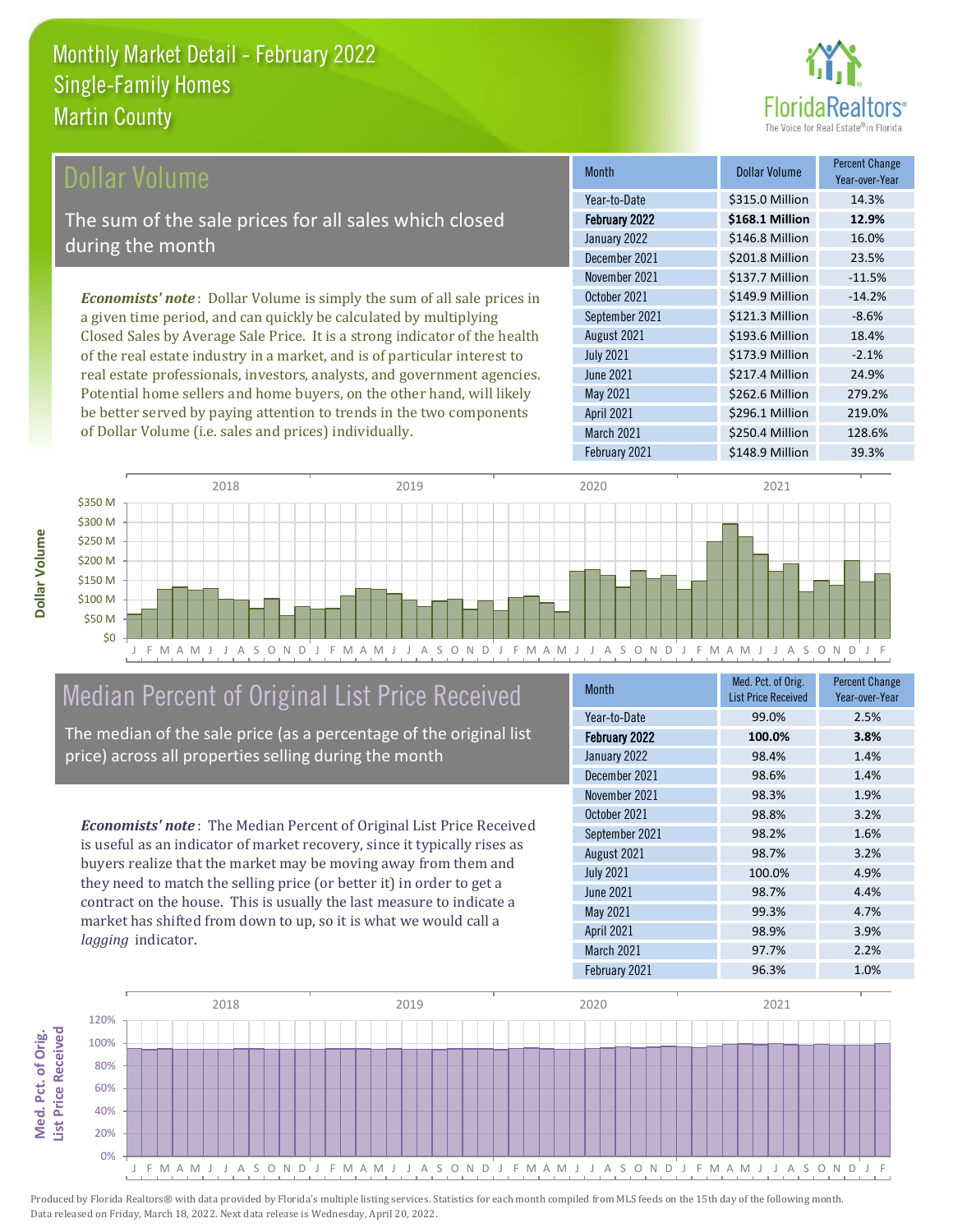

#### *Economists' note* : Like Time to Sale, Time to Contract is a measure of the length of the home selling process calculated for sales which closed October 2021 **15 Days** -54.5% September 2021 16 Days -36.0% Month Month Median Time to Contract Percent Change Year-over-Year February 2022 **11 Days -67.6%** Year-to-Date 12 Days -62.5% January 2022 13 Days -48.0% December 2021 **14 Days** -26.3% November 2021 12 Days -60.0% Median Time to Contract The median number of days between the listing date and contract date for all Closed Sales during the month

during the month. The difference is that Time to Contract measures the number of days between the initial listing of a property and the signing of the contract which eventually led to the closing of the sale. When the gap between Median Time to Contract and Median Time to Sale grows, it is usually a sign of longer closing times and/or declining numbers of cash sales.

|                   | Contract | Year-over-Year |
|-------------------|----------|----------------|
| Year-to-Date      | 12 Days  | $-62.5%$       |
| February 2022     | 11 Days  | $-67.6%$       |
| January 2022      | 13 Days  | $-48.0%$       |
| December 2021     | 14 Days  | $-26.3%$       |
| November 2021     | 12 Days  | $-60.0%$       |
| October 2021      | 15 Days  | $-54.5%$       |
| September 2021    | 16 Days  | $-36.0%$       |
| August 2021       | 12 Days  | $-67.6%$       |
| <b>July 2021</b>  | 12 Days  | $-82.9%$       |
| June 2021         | 11 Days  | $-82.8%$       |
| May 2021          | 12 Days  | $-70.0%$       |
| <b>April 2021</b> | 12 Days  | $-67.6%$       |
| March 2021        | 21 Days  | $-58.8%$       |
| February 2021     | 34 Days  | $-33.3%$       |



#### Median Time to Sale

The median number of days between the listing date and closing date for all Closed Sales during the month

*Economists' note* : Time to Sale is a measure of the length of the home selling process, calculated as the number of days between the initial listing of a property and the closing of the sale. *Median* Time to Sale is the amount of time the "middle" property selling this month was on the market. That is, 50% of homes selling this month took *less* time to sell, and 50% of homes took *more* time to sell. Median Time to Sale gives a more accurate picture than Average Time to Sale, which can be skewed upward by small numbers of properties taking an abnormally long time to sell.

| <b>Month</b>      | <b>Median Time to Sale</b> | <b>Percent Change</b><br>Year-over-Year |
|-------------------|----------------------------|-----------------------------------------|
| Year-to-Date      | 53 Days                    | $-32.1%$                                |
| February 2022     | 51 Days                    | $-37.0%$                                |
| January 2022      | 55 Days                    | $-19.1%$                                |
| December 2021     | 57 Days                    | $-12.3%$                                |
| November 2021     | 53 Days                    | $-31.2%$                                |
| October 2021      | 53 Days                    | $-32.1%$                                |
| September 2021    | 56 Days                    | $-16.4%$                                |
| August 2021       | 55 Days                    | $-30.4%$                                |
| <b>July 2021</b>  | 55 Days                    | $-50.0%$                                |
| <b>June 2021</b>  | 59 Days                    | $-42.2%$                                |
| <b>May 2021</b>   | 59 Days                    | $-33.0%$                                |
| <b>April 2021</b> | 56 Days                    | $-33.3%$                                |
| March 2021        | 64 Days                    | $-31.9%$                                |
| February 2021     | 81 Days                    | $-10.0%$                                |



**Median Time to** 

**Median Time to**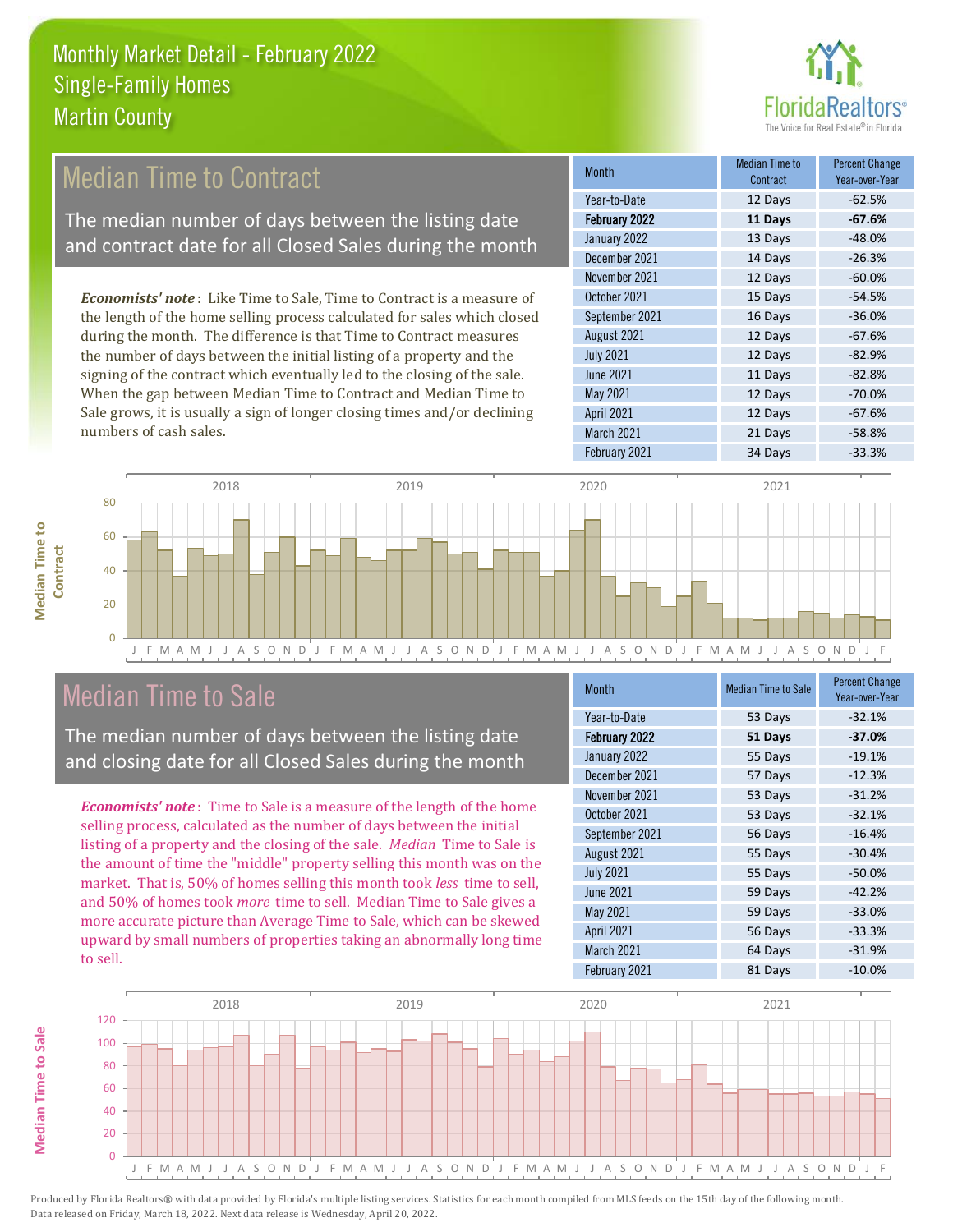

| <b>New Pending Sales</b>                                                      | <b>Month</b>      | <b>New Pending Sales</b> | <b>Percent Change</b><br>Year-over-Year |
|-------------------------------------------------------------------------------|-------------------|--------------------------|-----------------------------------------|
|                                                                               | Year-to-Date      | 407                      | $-33.7%$                                |
| The number of listed properties that went under                               | February 2022     | 196                      | $-35.5%$                                |
| contract during the month                                                     | January 2022      | 211                      | $-31.9%$                                |
|                                                                               | December 2021     | 179                      | $-11.8%$                                |
|                                                                               | November 2021     | 180                      | $-28.9%$                                |
| <b>Economists' note:</b> Because of the typical length of time it takes for a | October 2021      | 197                      | $-29.1%$                                |
| sale to close, economists consider Pending Sales to be a decent               | September 2021    | 215                      | $-21.8%$                                |
| indicator of potential future Closed Sales. It is important to bear in        | August 2021       | 205                      | $-19.0%$                                |
| mind, however, that not all Pending Sales will be closed successfully.        | <b>July 2021</b>  | 231                      | $-18.4%$                                |
| So, the effectiveness of Pending Sales as a future indicator of Closed        | <b>June 2021</b>  | 229                      | $-27.3%$                                |
| Sales is susceptible to changes in market conditions such as the              | May 2021          | 268                      | $-3.9%$                                 |
| availability of financing for homebuyers and the inventory of                 | <b>April 2021</b> | 298                      | 119.1%                                  |
| distressed properties for sale.                                               | March 2021        | 279                      | 61.3%                                   |



#### New Listings

The number of properties put onto the market during the month

*Economists' note* : New Listings tend to rise in delayed response to increasing prices, so they are often seen as a lagging indicator of market health. As prices rise, potential sellers raise their estimations of value—and in the most recent cycle, rising prices have freed up many potential sellers who were previously underwater on their mortgages. Note that in our calculations, we take care to not include properties that were recently taken off the market and quickly relisted, since these are not really *new* listings.

| <b>Month</b>      | <b>New Listings</b> | <b>Percent Change</b><br>Year-over-Year |
|-------------------|---------------------|-----------------------------------------|
| Year-to-Date      | 440                 | $-16.0%$                                |
| February 2022     | 228                 | $-16.8%$                                |
| January 2022      | 212                 | $-15.2%$                                |
| December 2021     | 142                 | $-33.0%$                                |
| November 2021     | 169                 | $-33.5%$                                |
| October 2021      | 189                 | $-27.3%$                                |
| September 2021    | 217                 | $-15.6%$                                |
| August 2021       | 209                 | $-12.9%$                                |
| <b>July 2021</b>  | 248                 | $-8.1%$                                 |
| <b>June 2021</b>  | 277                 | 14.9%                                   |
| May 2021          | 276                 | $-9.5%$                                 |
| <b>April 2021</b> | 315                 | 64.1%                                   |
| March 2021        | 308                 | 10.8%                                   |
| February 2021     | 274                 | $-7.7%$                                 |

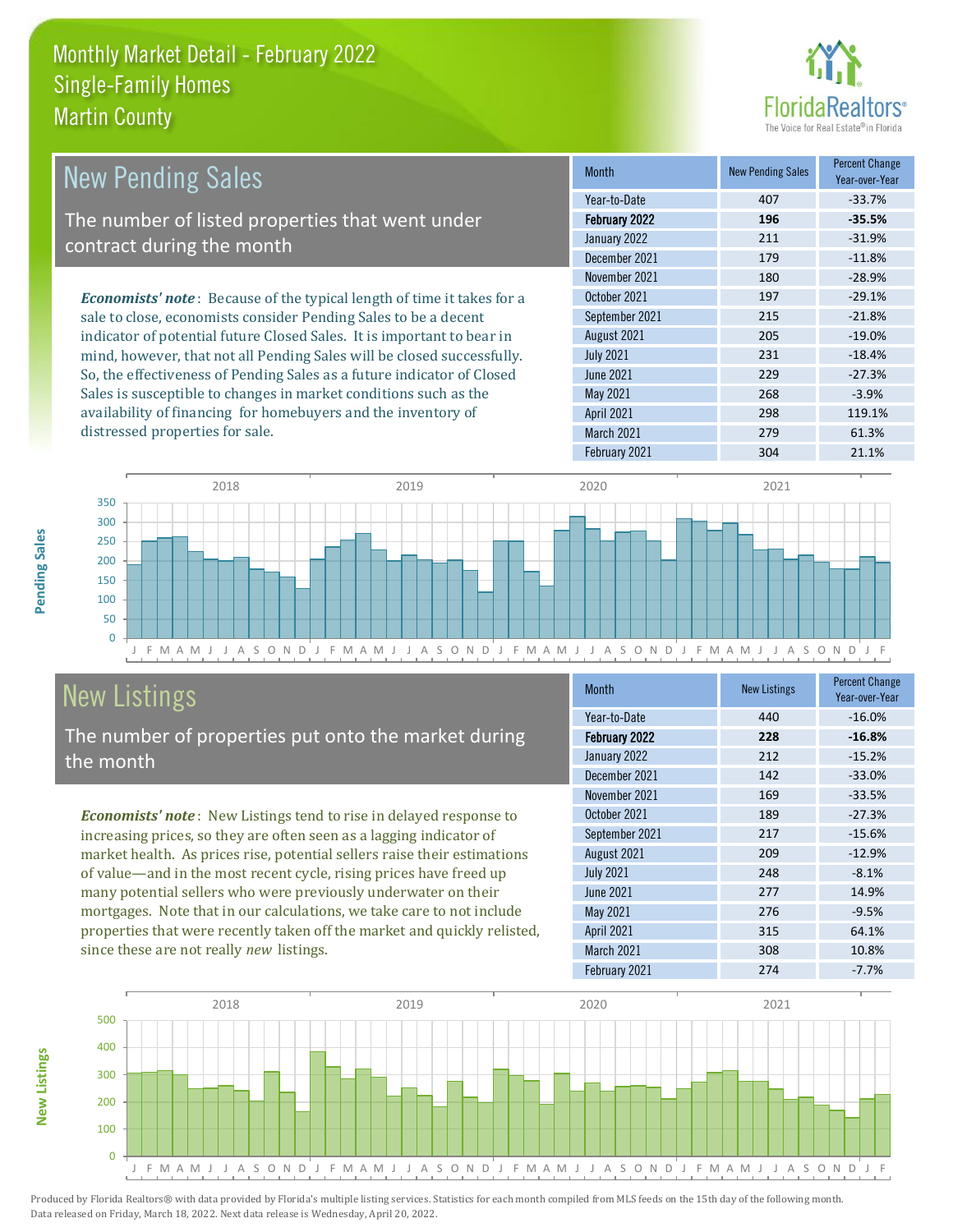

| Inventory (Active Listings)                                                                                                                                                                                                                                                                                                                                                                                                                                                                            | <b>Month</b>             | Inventory | <b>Percent Change</b><br>Year-over-Year |
|--------------------------------------------------------------------------------------------------------------------------------------------------------------------------------------------------------------------------------------------------------------------------------------------------------------------------------------------------------------------------------------------------------------------------------------------------------------------------------------------------------|--------------------------|-----------|-----------------------------------------|
|                                                                                                                                                                                                                                                                                                                                                                                                                                                                                                        | <b>YTD (Monthly Avg)</b> | 165       | $-56.2%$                                |
| The number of property listings active at the end of                                                                                                                                                                                                                                                                                                                                                                                                                                                   | February 2022            | 178       | $-49.1%$                                |
| the month                                                                                                                                                                                                                                                                                                                                                                                                                                                                                              | January 2022             | 152       | $-62.3%$                                |
|                                                                                                                                                                                                                                                                                                                                                                                                                                                                                                        | December 2021            | 175       | $-64.3%$                                |
|                                                                                                                                                                                                                                                                                                                                                                                                                                                                                                        | November 2021            | 231       | $-53.6%$                                |
| <b>Economists' note</b> : There are a number of ways to define and calculate                                                                                                                                                                                                                                                                                                                                                                                                                           | October 2021             | 251       | $-50.5%$                                |
|                                                                                                                                                                                                                                                                                                                                                                                                                                                                                                        | September 2021           | 290       | $-46.1%$                                |
| Inventory. Our method is to simply count the number of active listings<br>$\mathbf{y} = \mathbf{y} = \mathbf{y} = \mathbf{y} = \mathbf{y} = \mathbf{y} = \mathbf{y} = \mathbf{y} = \mathbf{y} = \mathbf{y} = \mathbf{y} = \mathbf{y} = \mathbf{y} = \mathbf{y} = \mathbf{y} = \mathbf{y} = \mathbf{y} = \mathbf{y} = \mathbf{y} = \mathbf{y} = \mathbf{y} = \mathbf{y} = \mathbf{y} = \mathbf{y} = \mathbf{y} = \mathbf{y} = \mathbf{y} = \mathbf{y} = \mathbf{y} = \mathbf{y} = \mathbf{y} = \mathbf$ | August 2021              | 302       | $-46.0%$                                |

on the last day of the month, and hold this number to compare with the same month the following year. Inventory rises when New Listings are outpacing the number of listings that go off-market (regardless of whether they actually sell). Likewise, it falls when New Listings aren't keeping up with the rate at which homes are going off-market.

|                          |     | Year-over-Year |
|--------------------------|-----|----------------|
| <b>YTD (Monthly Avg)</b> | 165 | $-56.2%$       |
| February 2022            | 178 | $-49.1%$       |
| January 2022             | 152 | $-62.3%$       |
| December 2021            | 175 | $-64.3%$       |
| November 2021            | 231 | $-53.6%$       |
| October 2021             | 251 | $-50.5%$       |
| September 2021           | 290 | $-46.1%$       |
| August 2021              | 302 | $-46.0%$       |
| <b>July 2021</b>         | 305 | $-54.5%$       |
| June 2021                | 304 | $-57.3%$       |
| <b>May 2021</b>          | 276 | $-69.4%$       |
| <b>April 2021</b>        | 285 | $-70.5%$       |
| March 2021               | 340 | $-64.9%$       |
| February 2021            | 350 | $-62.1%$       |



#### Months Supply of Inventory

An estimate of the number of months it will take to deplete the current Inventory given recent sales rates

*Economists' note* : MSI is a useful indicator of market conditions. The benchmark for a balanced market (favoring neither buyer nor seller) is 5.5 months of inventory. Anything higher is traditionally a buyers' market, and anything lower is a sellers' market. There is no single accepted way of calculating MSI. A common method is to divide current Inventory by the most recent month's Closed Sales count, but this count is a usually poor predictor of future Closed Sales due to seasonal cycles. To eliminate seasonal effects, we use the 12-month average of monthly Closed Sales instead.

| <b>Month</b>             | <b>Months Supply</b> | <b>Percent Change</b><br>Year-over-Year |
|--------------------------|----------------------|-----------------------------------------|
| <b>YTD (Monthly Avg)</b> | 0.8                  | $-52.9%$                                |
| February 2022            | 0.8                  | $-46.7%$                                |
| January 2022             | 0.7                  | $-61.1%$                                |
| December 2021            | 0.8                  | $-63.6%$                                |
| November 2021            | 1.0                  | $-56.5%$                                |
| October 2021             | 1.0                  | $-58.3%$                                |
| September 2021           | 1.2                  | $-53.8%$                                |
| August 2021              | 1.2                  | $-57.1%$                                |
| <b>July 2021</b>         | 1.2                  | $-64.7%$                                |
| <b>June 2021</b>         | 1.2                  | $-68.4%$                                |
| May 2021                 | 1.1                  | $-77.1%$                                |
| <b>April 2021</b>        | 1.2                  | $-75.0%$                                |
| March 2021               | 1.5                  | $-68.1%$                                |
| February 2021            | 1.5                  | $-67.4%$                                |



**Months Supply of** 

Months Supply of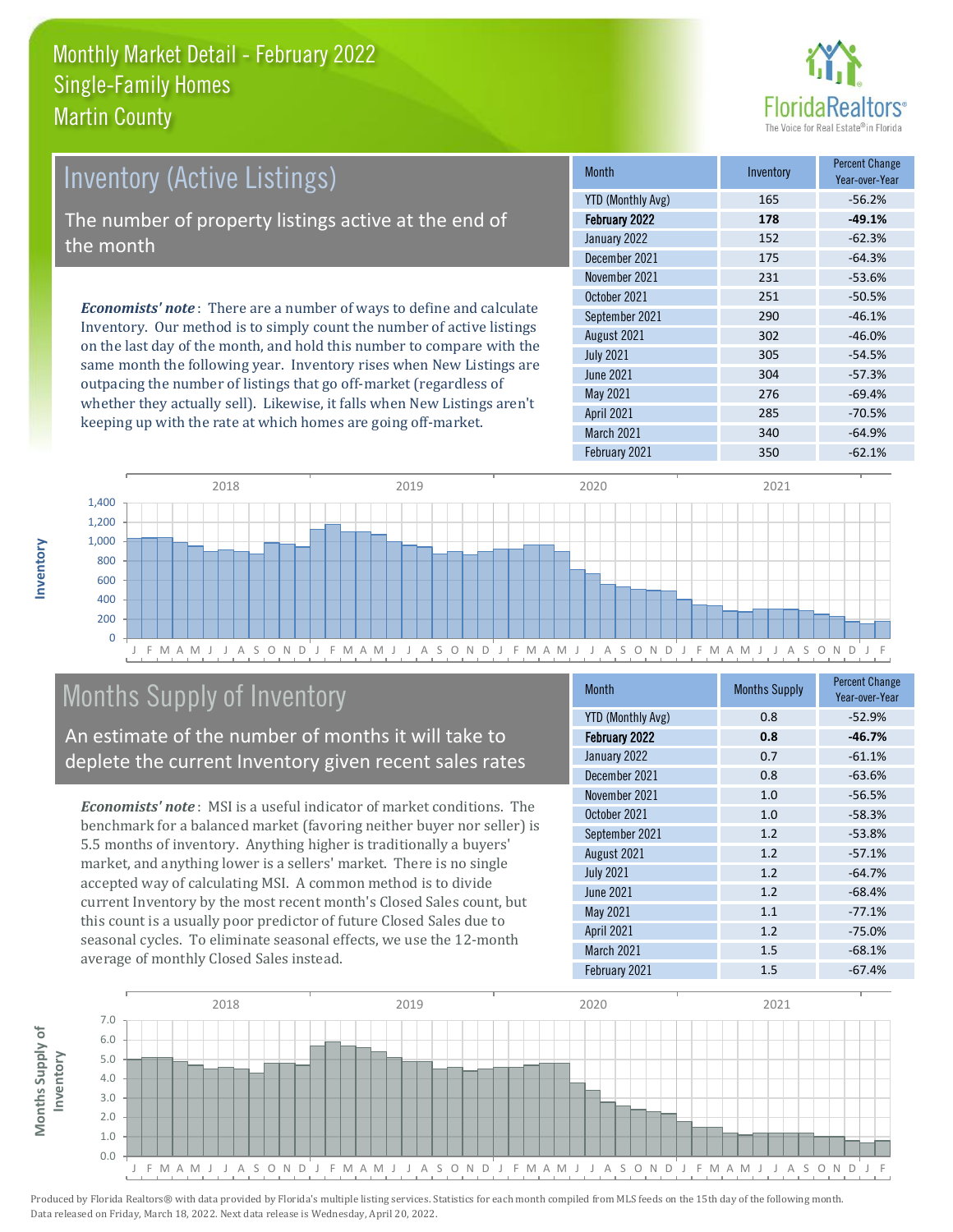# altors<sup>®</sup>

#### Closed Sales by Sale Price

The number of sales transactions which closed during the month

*Economists' note:* Closed Sales are one of the simplest—yet most important—indicators for the residential real estate market. When comparing Closed Sales across markets of different sizes, we recommend comparing the percent changes in sales rather than the number of sales. Closed Sales (and many other market metrics) are affected by seasonal cycles, so actual trends are more accurately represented by year-over-year changes (i.e. comparing a month's sales to the amount of sales in the same month in the previous year), rather than changes from one month to the next.





### Median Time to Contract by Sale Price

The median number of days between the listing date and contract date for all Closed Sales during the month

*Economists' note* : Like Time to Sale, Time to Contract is a measure of the length of the home selling process calculated for sales which closed during the month. The difference is that Time to Contract measures the number of days between the initial listing of a property and the signing of the contract which eventually led to the closing of the sale. When the gap between Median Time to Contract and Median Time to Sale grows, it is usually a sign of longer closing times and/or declining numbers of cash sales.

| Sale Price            | <b>Median Time to</b><br>Contract | <b>Percent Change</b><br>Year-over-Year |
|-----------------------|-----------------------------------|-----------------------------------------|
| Less than \$50,000    | (No Sales)                        | N/A                                     |
| \$50,000 - \$99,999   | (No Sales)                        | N/A                                     |
| $$100,000 - $149,999$ | (No Sales)                        | N/A                                     |
| \$150,000 - \$199,999 | (No Sales)                        | N/A                                     |
| \$200,000 - \$249,999 | 12 Days                           | 20.0%                                   |
| \$250,000 - \$299,999 | 11 Days                           | $-52.2%$                                |
| \$300,000 - \$399,999 | 7 Days                            | $-76.7%$                                |
| \$400,000 - \$599,999 | 9 Days                            | $-47.1%$                                |
| \$600,000 - \$999,999 | 17 Days                           | $-55.3%$                                |
| \$1,000,000 or more   | 25 Days                           | $-74.7%$                                |



Produced by Florida Realtors® with data provided by Florida's multiple listing services. Statistics for each month compiled from MLS feeds on the 15th day of the following month. Data released on Friday, March 18, 2022. Next data release is Wednesday, April 20, 2022.

**Median Time to Contract Median Time to Contract**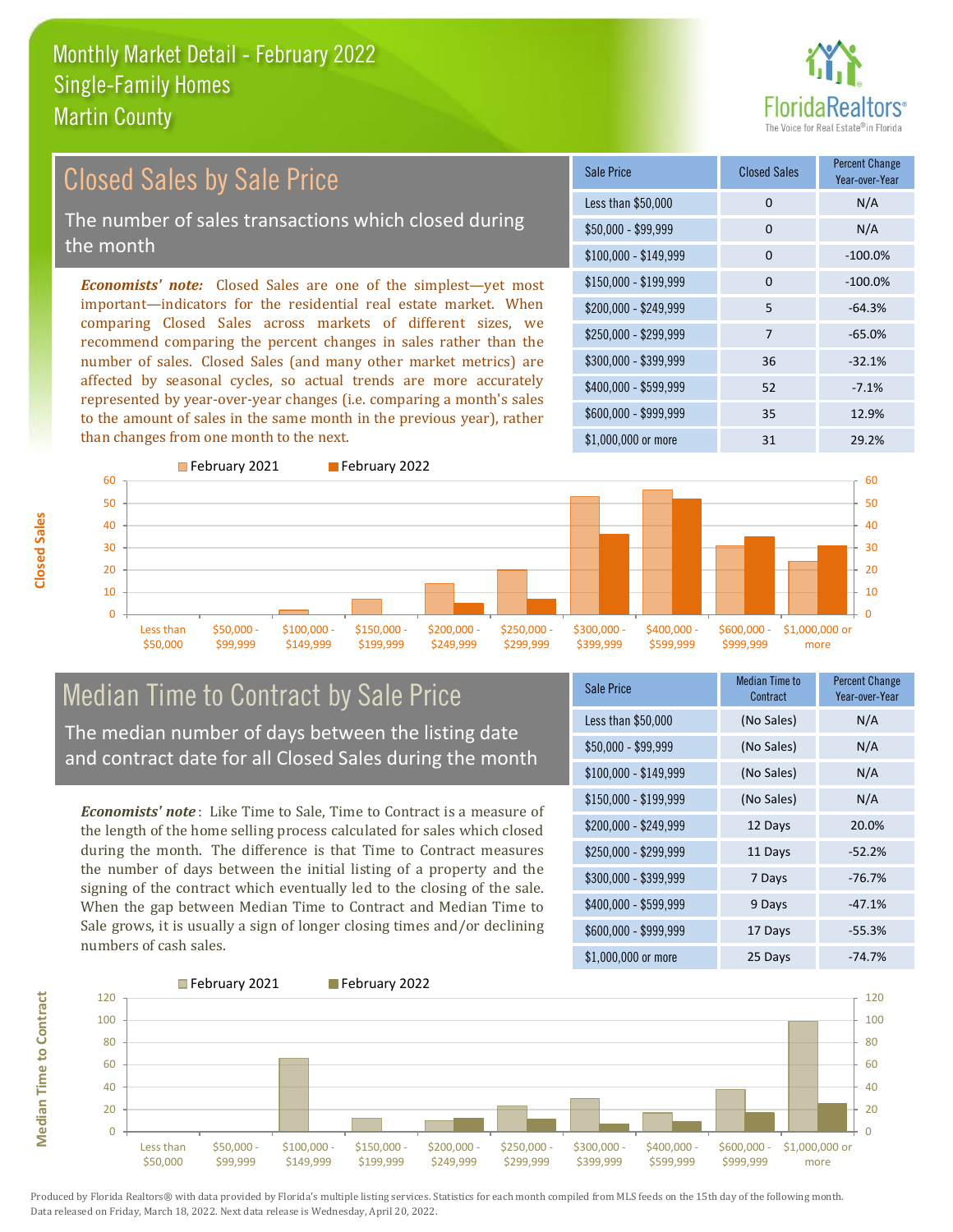## ealtors®

### New Listings by Initial Listing Price

The number of properties put onto the market during the month

*Economists' note:* New Listings tend to rise in delayed response to increasing prices, so they are often seen as a lagging indicator of market health. As prices rise, potential sellers raise their estimations of value—and in the most recent cycle, rising prices have freed up many potential sellers who were previously underwater on their mortgages. Note that in our calculations, we take care to not include properties that were recently taken off the market and quickly relisted, since these are not really *new* listings.

February 2021 February 2022



**New Listings**

**Inventory**



#### Inventory by Current Listing Price The number of property listings active at the end of the month

*Economists' note* : There are a number of ways to define and calculate Inventory. Our method is to simply count the number of active listings on the last day of the month, and hold this number to compare with the same month the following year. Inventory rises when New Listings are outpacing the number of listings that go off-market (regardless of whether they actually sell). Likewise, it falls when New Listings aren't keeping up with the rate at which homes are going off-market.

| <b>Current Listing Price</b> | Inventory | <b>Percent Change</b><br>Year-over-Year |
|------------------------------|-----------|-----------------------------------------|
| Less than \$50,000           | 0         | N/A                                     |
| \$50,000 - \$99,999          | $\Omega$  | $-100.0%$                               |
| $$100,000 - $149,999$        | $\Omega$  | $-100.0%$                               |
| $$150,000 - $199,999$        | 1         | $-90.0%$                                |
| \$200,000 - \$249,999        | 3         | $-80.0\%$                               |
| \$250,000 - \$299,999        | 4         | $-85.2%$                                |
| \$300,000 - \$399,999        | 11        | $-79.6%$                                |
| \$400,000 - \$599,999        | 37        | $-38.3%$                                |
| \$600,000 - \$999,999        | 46        | $-43.9%$                                |
| $$1,000,000$ or more         | 76        | $-20.0%$                                |